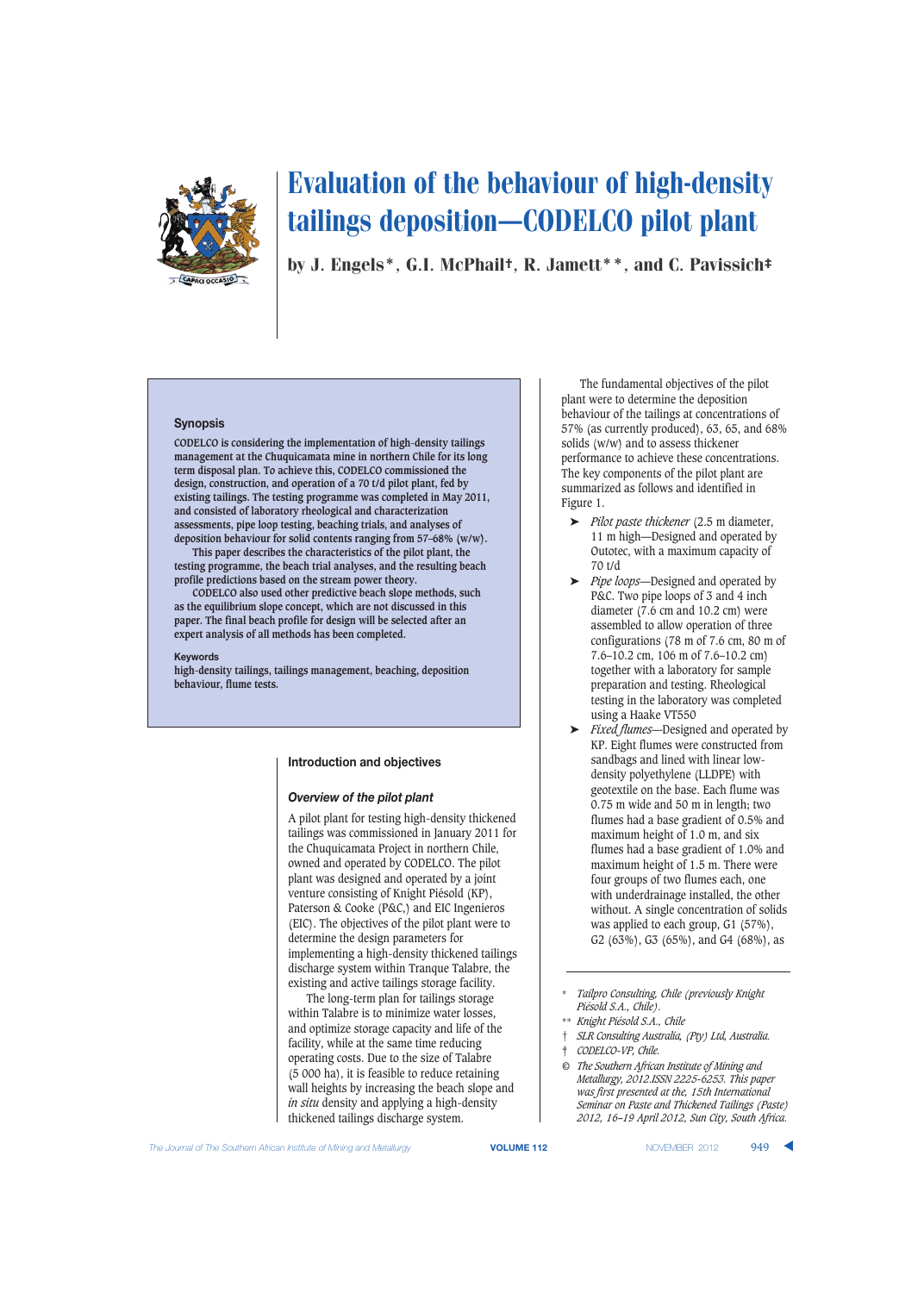

**Figure 1—Pilot plant layout**



**Figure 2—Fixed flumes (KP) – discharge methodology (looking downstream and upstream)**

shown in Figure 1. A series of laboratory tests was also completed to determine the characteristics of the tailings for the different concentrations deposited

- ➤ *Fixed flumes*—Designed by Gordon McPhail and operated by KP. Two flumes were constructed, one small flume of 1.8 m wide, 8 m long, and 0.7 m high and one large flume of 2.5 m wide, 20 m long, and 1 m high. Each flume had a counter-gradient of 0.5% and was constructed of concrete. A bobcat was used to clean the flumes after testing was completed
- ➤ *Variable flume*—Designed and operated by ATC Williams (Pty) Ltd. Two half-pipe flumes were developed and placed inside a wider flume and used independently to develop a self-formed channel.

All installed distribution pumps for the thickened tailings were peristaltic style (Bredel SPXs) feeding high-density polyethylene (HDPE) pipelines and flexible mine hoses.

Based on laboratory testing by Outotec, a maximum concentration of 71% solids was proposed, but during commissioning and operation of the pilot plant a sufficient volume of tailings at this concentration could not be achieved to feed all the flumes. As a result, 68% solids was the maximum that could be considered for testing purposes. The thickener produced paste of up to 76% solids in batches, but could not maintain consistency in discharge concentrations over 68% solids (not paste).

This paper presents the key results of the fixed flumes of KP and Gordon McPhail, with their subsequent laboratory analyses (Engels *et al.*, 2011; McPhail, 2011). Other predictive beach slope methods, such as the equilibrium slope concept (variable flume), the results from the pipe loops, and details of the pilot paste thickener are not discussed in this paper.

### *Fixed flumes (KP) and KP laboratory*

The concept behind the fixed flumes (KP) was to determine changes in the deposition characteristics of tailings when discharged sub-aerially in an open channel for a range of solids concentrations. The focus of the operation of these fixed flumes was to determine the effects of drying, the potential water recovery, and the changes in density. Beach slopes were also measured in the fixed flumes, but the methodologies of ATC Williams and Gordon McPhail were considered more reliable for determining design beach slopes for the full-scale operation. Samples were collected to determine segregation of the tailings along the flume and consolidation effects when each layer had dried.

Figure 2 shows the typical deposition methodology used for discharging tailings in the fixed flumes. Both flumes of one group were filled immediately after one another, discharging at an average rate of 5 l/s with a total deposited volume of between 7 and 10 m3 in each flume per layer. A Marcy balance and oven drying techniques were used to confirm the solids concentrations of all layers discharged in each flume.

Tailings were allowed to discharge past the end of the flumes, to ensure adequate layer depth formation and achieve the equilibrium beach slope and a more uniform layer thickness. A concrete collection channel was installed at the downstream end of the flumes to return overflow tailings to the main tailings discharge launder leading to Tranque Talabre.

As an addition to the field trial experiments, laboratory testing was carried out to verify the results obtained in the fixed flumes and to determine additional tailings parameters important for the purposes of final design. These included the following: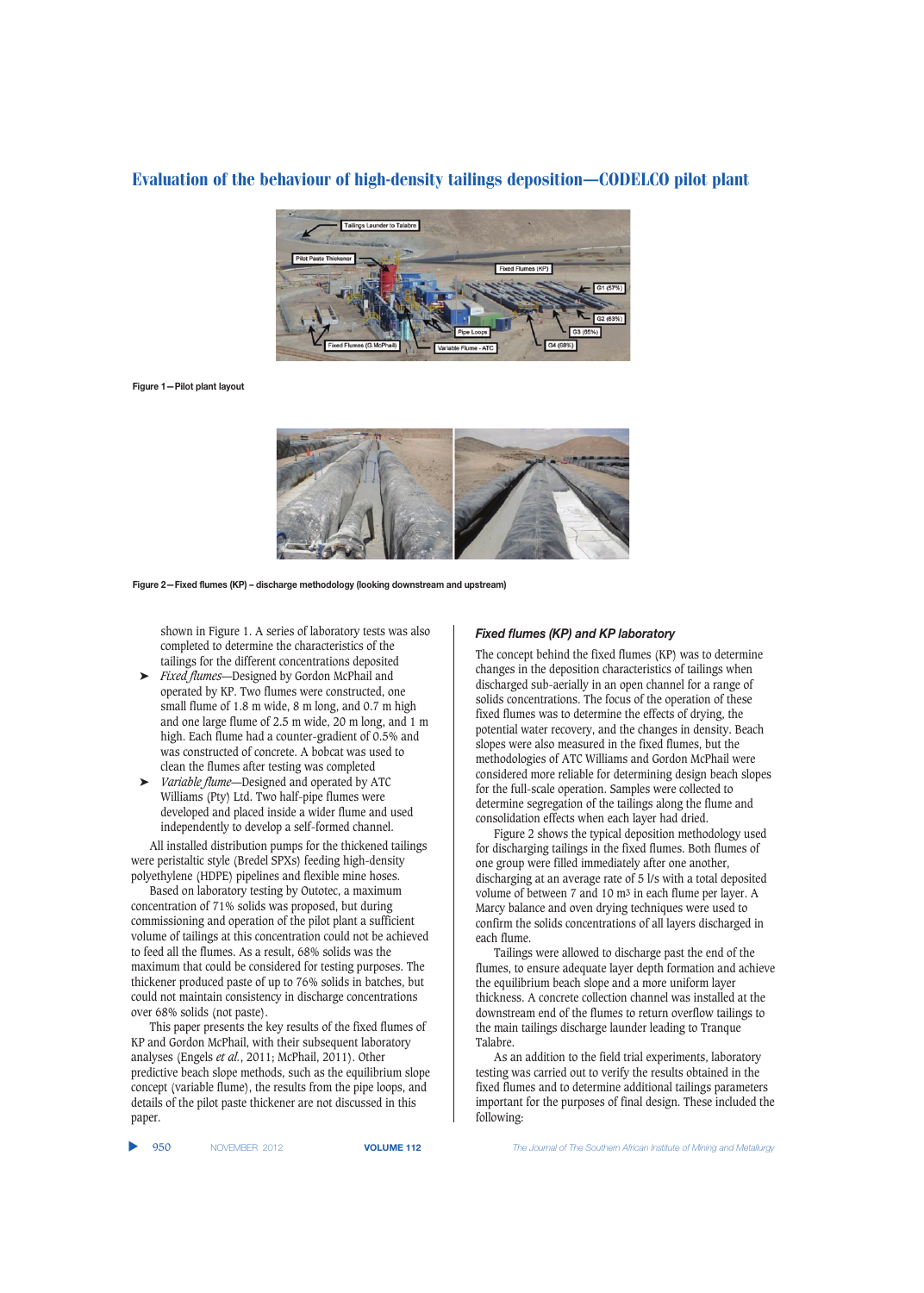- ➤ Classification tests
- Undrained and drained sedimentation tests
- ➤ Air drying tests
- ➤ Permeability tests
- ➤ Consolidation tests
- ➤ Rheological behaviour.

Classification testing was performed to confirm that the properties of the tailings were similar for all laboratory samples and for each layer deposited in both the fixed flumes (KP) and the flumes of Gordon McPhail. The tailings characteristics varied slightly during operation of the pilot plant, having a  $P_{80}$  of 210–350 μm and a  $P_{50}$  of 60–150 μm. The material was non-plastic with a USCS classification varying from SM to ML.

Based on the topics discussed in this paper relating to the fixed flumes (KP), only laboratory results relative to drying and density are presented, which consist of data from the sedimentation tests and air dry tests. Rheology results are discussed as part of the investigations of beach slope prediction based on the stream power approach.

## *Fixed flumes of Gordon McPhail*

Discharge rates into the two flumes of Gordon McPhail were regulated to 8.5 l/s in the larger flume and 2 l/s in the smaller flume. The purpose of constructing and using two flume sizes was to be able to assess the influence of discharge rate and flume geometry on the results derived from the beaching tests. Figure 3 shows the larger flume undergoing survey measurement following deposition. The smaller flume is visible on the right of the picture.

The discharge arrangement used at the head of each flume is shown in Figure 4. Slurry is pumped from the thickened tailings feed tank to a small header tank, which ensures that the discharge head remains as steady as practicable. Measurements of the discharge and the resulting plunge pool are taken during active deposition, as indicated in Figure 4 (A to D).

Samples of slurry were taken during the course of the trial and used to determine the slurry density, rheological properties using vane and Couette viscometers, and particle size distribution. Once the tailings had advanced to within 1.5 m of the end of the flume, the rate of advance of the tailings front was measured and the dimensions of the front and the elevation of the tailings at the discharge were taken. Deposition was terminated when the tailings front was within 0.5 m of the end of the flume.

As soon as deposition was stopped and the header tank disassembled, the surface of the tailings along the centreline of the flume was surveyed so as to obtain a longitudinal profile of the deposited tailings.

The measured data was processed by:

- ➤ Calculating the plunge pool forces and velocities
- ➤ Fitting a stream power-entropy beach equation to the measured beach profile by varying the slurry friction factor
- ➤ Calculating the shear rate and shear stress at the lip of the plunge pool. This represents the shear rate and shear stress characteristic of the source slurry.

**Water release and loss derived from fixed flumes (KP)** Sufficient time for drying in order to achieve density and

**The Journal of The Southern African Institute of Mining and Metallurgy <b>VOLUME 112 VOLUME 112** NOVEMBER 2012 951

strength gain is an important design consideration, primarily to optimize the storage capacity within a tailings facility and improve stability during seismic events. To measure this parameter, a series of instruments was employed to evaluate the surface and subsurface movements of water within the tailings mass during subsequent layer deposition. These are described as follows:

- ➤ Electronic tensiometers and piezometers. Placed in the first deposited layer in each flume at a distance of 5 and 25 m from the point of discharge, and used to record positive (piezometers) and negative (tensiometers) pore pressures within the tailings mass. The piezometers incorporated special low-pressure sensors to suit the anticipated depth of tailings within each flume
- ➤ Lysimeters. A cost-effective device used to measure evaporation from the surface of the tailings. A single open-ended PVC tube filled with tailings is placed in a larger diameter PVC tube, which is sunk into the tailings beach
- ➤ Underdrainage flow meters. Used to measure the volume of underdrainage collected during and after discharge of each layer in the flumes where a drainage layer was installed. A small sump at the end of the flume connected to a 2 cm domestic flow meter was used to record volumetric flow.

An evaporation pan (Class A) was installed next to the fixed flumes to record daily evaporation.



**Figure 3—Measurements within the larger flume**



**Figure 4—Discharge arrangement and measurement in both flumes**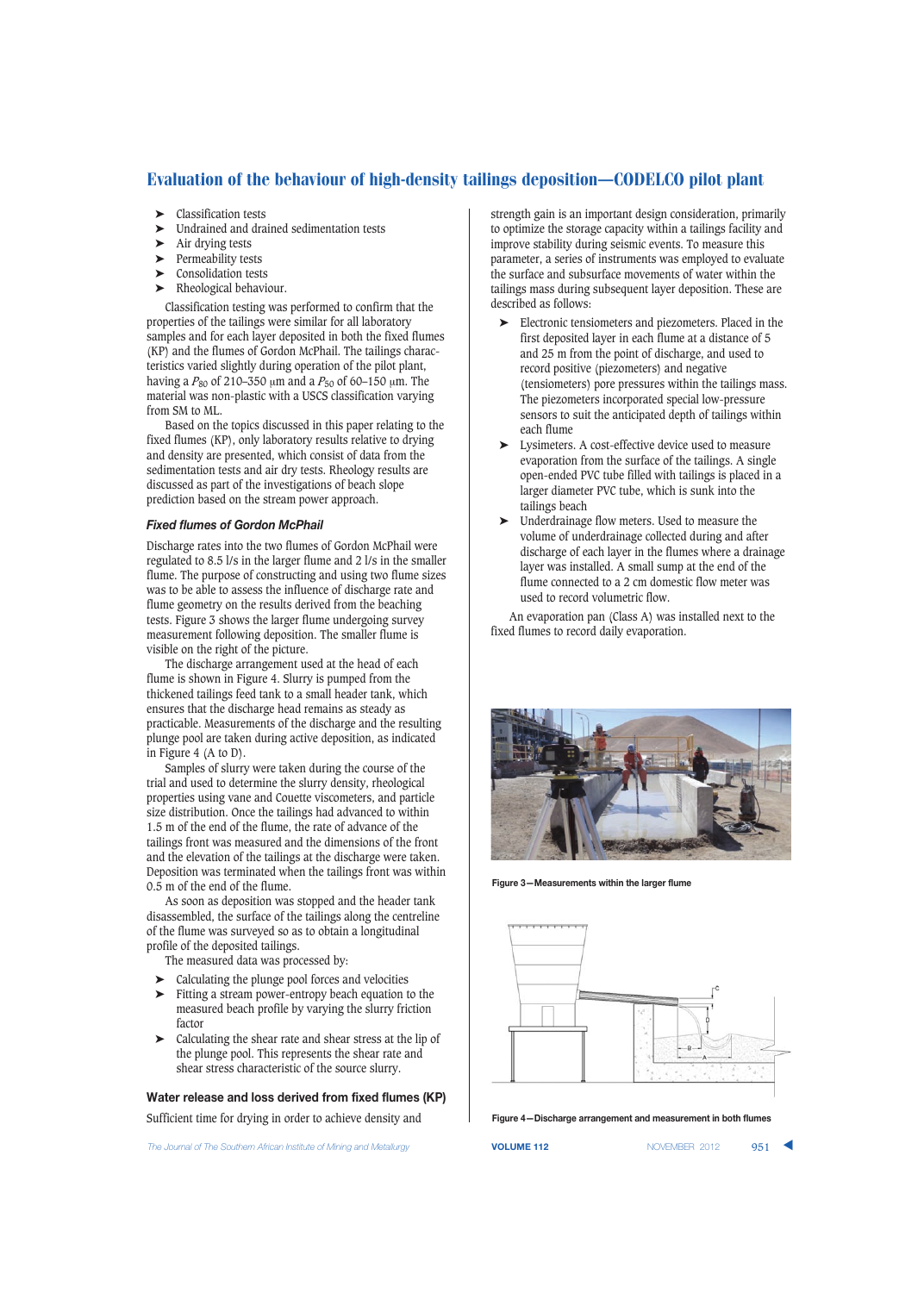#### *Pore pressure variations*

The tensiometers and piezometers were connected to electronic logging devices that recorded pressure and temperature readings within the first layer of tailings every 10 minutes for the duration of all testing in the fixed flumes. The results indicated that for higher tailings solids concentrations, lower negative pore pressures were measured, indicating that the release of water is slower within the tailings mass. Figures 5a and 5b show the negative pressure readings recorded for G1 (57%) and G4 (68%) plotted using the same scale axes for comparison purposes.

The tailings are, by definition, saturated when there is zero (or positive) pressure and negative readings commence when pore water suctions develop. If these suctions exceed the air entry value of the tailings, air will enter the voids and desaturation will occur. During discharge of each subsequent layer the tailings in the first layer (where the instrumentation is installed) are re-saturated and therefore zero pressure is observed. However, with each subsequent layer, the duration of saturation reduces to the extent that after deposition of the topmost layers 100% saturation in the lowermost layer does not occur, indicating that the wetting front does not penetrate to the drainage/base of the flumes.

Generally, with increased solids concentration a higher moisture content is maintained over time as the tailings take longer to release water (as noted by the gradual up-sloping of the 68% solids negative pressure curves in Figure 5b). This indicates that the vertical movement of water within the mass of tailings (towards the surface of the layer through capillarity or migration to layers below) is reduced. The daily temperature variations as measured at depth are also much more stable for higher solids concentrations, possibly as a consequence of differences in degrees of saturation of the tailings as retained water stabilizes the daily temperature variations.

## *Surface tailings evaporation and prolonged moisture content*

The results from the lysimeters show that, as the tailings solids concentration increases, the evaporative losses from the tailings surface are initially lower and prolonged as water release is slower in comparison to lower concentrations. This is evident from the changes observed in pore pressures presented previously and the results of the *in situ* density tests. Figure 6a presents the averages of the lysimeter data collected for all concentrations.

On completion of all deposition trials in the flumes, a series of excavations was made along each flume to determine densities and moisture contents at depth. The moisture contents were compared to data collected from the same layers after deposition and following drying to understand how the tailings were retaining moisture after future layers were deposited. Due to the prolonged drying time between measurements, the results at depth are a good approximation of prolonged moisture contents for the various concentrations for the full-scale operation. Figure 6b is a comparison of approximate prolonged moisture contents at depth over time between G1 and G4.

For higher solids concentrations, the approximate prolonged moisture contents were observed to be higher, with little variation over extended periods when compared to lower solids concentrations. Table I is a summary of the approximate prolonged moisture contents for all concentrations, together with the corresponding degrees of saturation, as determined in the laboratory.

#### *Liberation of water*

Estimations of the potential recovery of supernatant were determined in the laboratory for both drained and undrained conditions. A final estimation of the different percentages of recovery using data from the laboratory and the fixed flumes is presented in Figure 7. This data presumes an approximate layer thickness of 300 mm as determined in the laboratory. The lysimeter data has been used to separate losses due to evaporation from the surface of the tailings.

The results from the fixed flumes with installed underdrainage flow meters were consistent with laboratory data for G2 and G3, where recovered underdrainage water ran clear. However, results from G1 and G4 were elevated due to small tears in the geotexile allowing supernatant water and slimes to enter the drainage system (evidenced by dirty



**Figure 5—Temperature and negative pore pressures**

▲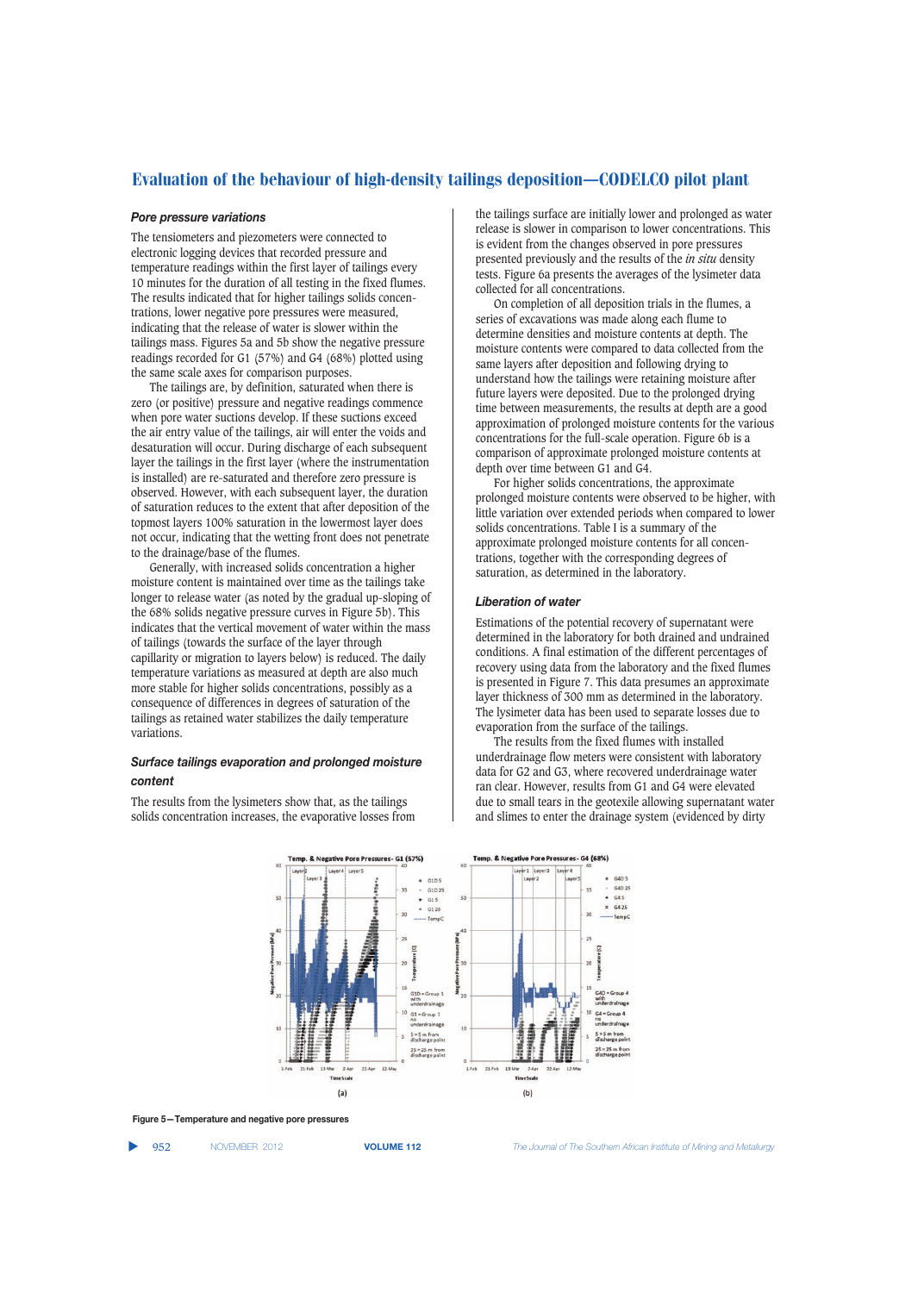

**Figure 6—Summary of fixed flume (KP) lysimeter data and prolonged moisture contents**

| Table I                                                  |                                                   |                                  |  |  |  |  |  |
|----------------------------------------------------------|---------------------------------------------------|----------------------------------|--|--|--|--|--|
| Prolonged moisture content and degree of saturation      |                                                   |                                  |  |  |  |  |  |
| Group and solids concentration (%)                       | Approx. prolonged moisture contents (%)           | Approx. degree of saturation (%) |  |  |  |  |  |
| G1 (57%)<br>G <sub>2</sub> (63%)<br>G3 (65%)<br>G4 (68%) | $7.5 - 10$<br>$12 - 14$<br>$12 - 15$<br>$16 - 22$ | 30<br>55<br>65<br>95             |  |  |  |  |  |





water). Underdrainage in all flumes was recovered only in the first and second deposited layers. In subsequent discharges, infiltration water was absorbed in the previous layers after drying. From these observations, the water collected in the underdrainage and the water absorbed by underlying layers in Layer 4+ has been combined in Figure 7, based on the observations of zero underdrainage measurements and the reduced degrees of saturation as measured by the pore pressure data.

## *In situ* **density and drying time derived from fixed flumes (KP)**

## *Density*

Initial and final *in situ* density varies depending on the solids

**The Journal of The Southern African Institute of Mining and Metallurgy <b>VOLUME 112 VOLUME 112** NOVEMBER 2012 953

concentration of the tailings deposited within a storage facility. Different ranges of densities were measured in each group of the fixed flumes (KP) and compared with laboratory testing (air dried) using samples of the same deposited tailings. The drained and undrained sedimentation tests were used to determine the as-placed densities (saturated density) before consolidation and drying effects occurred (initial density). The optimum dry densities for each solids concentration were then obtained to determine potential final (maximum) *in situ* dry densities (the point when there are no further changes in volume with time). The changes in densities between the as-placed to optimum for each solids concentration were measured every two to three days after discharge of each layer deposited in the fixed flumes, using *in situ* density techniques.

Table II shows the as-placed dry densities for each concentration considered. The drained test is specific to subaerial deposition of tailings, which is relevant to Talabre and the tests in the fixed flumes. During this test the free surface water was continuously recovered to simulate supernatant runoff, while drainage water collected via the base to simulate absorption to underlying tailings or flow to installed drainage. The undrained sedimentation tests indicate typical densities of sub-aqueous deposition or densities in areas of ponded water.

Table III summarizes the optimum dry densities obtained in the laboratory and the *in situ* dry densities achieved in the fixed flumes after drying and before discharge of subsequent layers. From the excavations through the tailings, as mentioned earlier, the densities of the initial layers discharged were measured and are presented to show how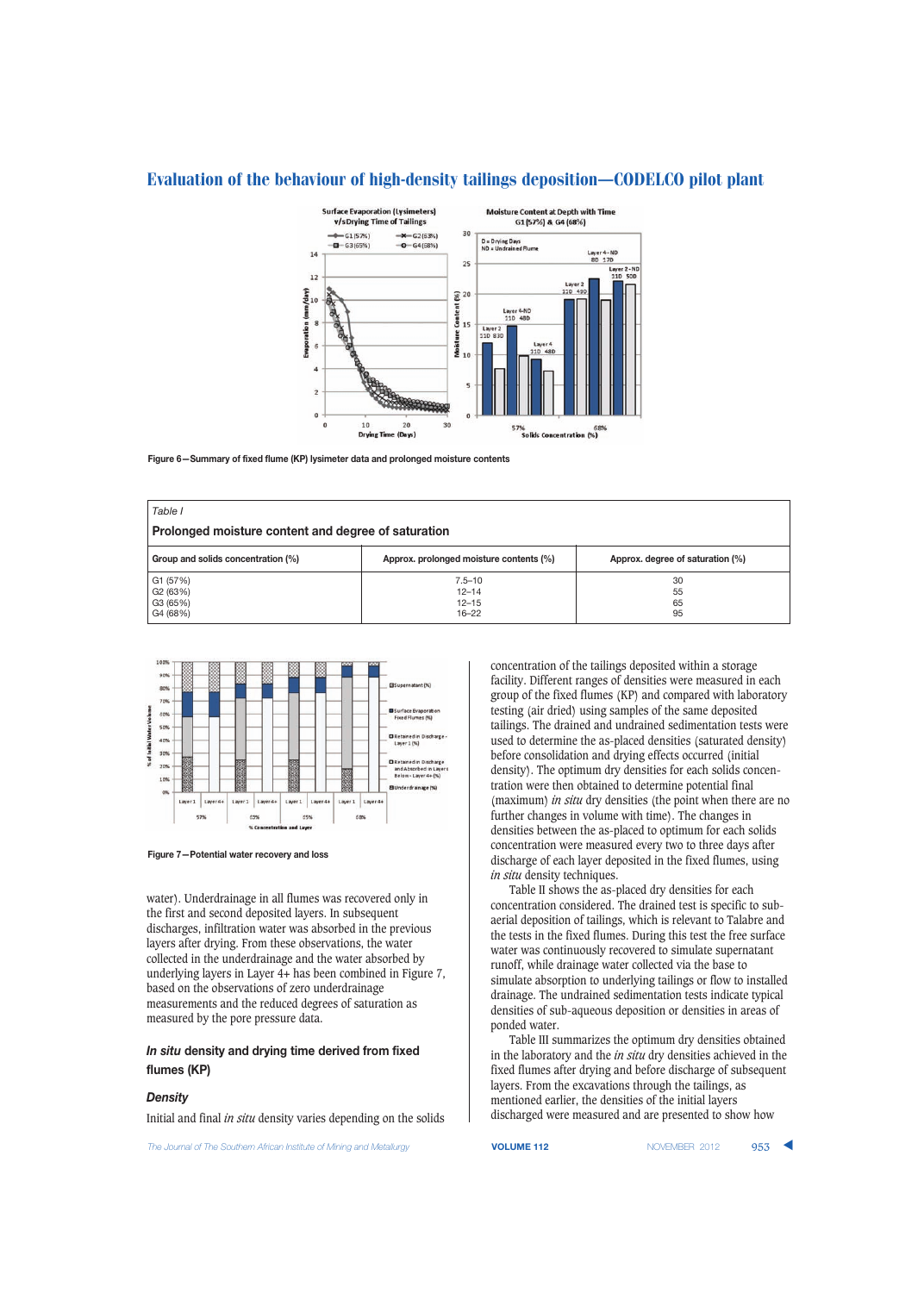| Table II<br>Final as-placed dry densities of the undrained and drained sedimentation tests |                                |                              |                          |                      |  |  |  |
|--------------------------------------------------------------------------------------------|--------------------------------|------------------------------|--------------------------|----------------------|--|--|--|
| <b>Solids</b>                                                                              | <b>Undrained sedimentation</b> | <b>Drained sedimentation</b> | Increase in density with | Solids concentration |  |  |  |
| concentration (%)                                                                          | test $(t/m3)$                  | test $(t/m3)$                | drainage/absorption (%)  | final (drained) (%)  |  |  |  |
| 57%                                                                                        | 1.13                           | 1.38                         | 22                       | 73%                  |  |  |  |
| 63%                                                                                        | 1.24                           | 1.47                         | 19                       | 75%                  |  |  |  |
| 65%                                                                                        | 1.28                           | 1.53                         | 20                       | 78%                  |  |  |  |
| 68%                                                                                        | 1.34                           | 1.51                         | 13                       | 77%                  |  |  |  |

| Table III     |                                    |                                                   |                               |           |                   |                                  |               |                                          |
|---------------|------------------------------------|---------------------------------------------------|-------------------------------|-----------|-------------------|----------------------------------|---------------|------------------------------------------|
|               | <b>Comparison of dry densities</b> |                                                   |                               |           |                   |                                  |               |                                          |
| <b>Solids</b> |                                    | Laboratory (air dried)                            | In situ dry density (surface) |           |                   | In situ dry density (with depth) |               | Trangue                                  |
| concentration | Max (t/m <sup>3</sup> )            | Possible optimum                                  | Average dry                   | Optimum   | Time since        | Average dry                      | Optimum range | Talabre <sup>2</sup> (t/m <sup>3</sup> ) |
| (%)           |                                    | range achievable <sup>1</sup> (t/m <sup>3</sup> ) | density $(t/m3)$              | range     | deposition (days) | density $(t/m3)$                 |               |                                          |
| 57%           | 1.61                               | $.50 - 1.57$                                      | 1.50                          | Yes       | 48                | 1.43                             | No            | 1.50                                     |
| 63%           | 1.68                               | $.57 - 1.64$                                      | 1.63                          | Yes       | 45                | 1.64                             | Yes           | N/A                                      |
| 65%           | 1.73                               | 1.62-1.69                                         | $1.58*$                       | <b>No</b> | 37                | 1.62                             | Yes           | N/A                                      |
| 68%           | 1.72                               | $.61 - 1.68$                                      | $1.55^*$                      | No        | 49                | 1.63                             | Yes           | N/A                                      |

194 to 98% of maximum laboratory values (based on KP's experience of projects now in operation)

2Average of densities measured within Talabre during beach profile surveys (April to May 2011). CODELCO officially consider the average density to be  $1.42 + m3$ 

\*Not optimum due to insufficient drying time (average of the last three layers discharged).

| Table IV                                    |                                                                     |                                            |                                                                          |  |  |  |  |
|---------------------------------------------|---------------------------------------------------------------------|--------------------------------------------|--------------------------------------------------------------------------|--|--|--|--|
| Drying times to reach optimum dry densities |                                                                     |                                            |                                                                          |  |  |  |  |
| Solids concentration (%)                    | Approx. moisture content for<br>optimum density <sup>1</sup> $(\%)$ | Approx. days of drying<br>(optimum) $(\%)$ | Approx. moisture content for near<br>optimum density <sup>2</sup> $(\%)$ |  |  |  |  |
| 57%                                         | 9                                                                   | $10 - 20$                                  | 17                                                                       |  |  |  |  |
| 63%                                         | 8                                                                   | $20 - 25$                                  | 15                                                                       |  |  |  |  |
| 65%                                         |                                                                     | $25 - 35$                                  | 12                                                                       |  |  |  |  |
| 68%                                         | 6                                                                   | $35 - 50$                                  | 10                                                                       |  |  |  |  |

1The point where no further change in volume occurs taken from laboratory air-dry tests 2The point of reduction in rapid density gain (95–98% of optimum)

changes are occurring within the mass of tailings due to prolonged consolidation effects. *In situ* densities were also measured within various dry zones of the Talabre deposit (originally discharged at 57% solids), away from single flow channels, which confirm the results obtained from G1 for the same concentration.

An important note is that the optimum dry densities for G3 (65%) and G4 (68%) of the fixed flumes were not achievable due to insufficient drying time before discharge of the next layer (time restraints of operation). However, estimates for the drying times needed can be projected based on initial drying behaviour, laboratory results, and observed density changes. Optimum densities were obtained in G1 (57%) and G2 (63%) of the fixed flumes.

## *Drying time*

As shown by the pore pressure variations and lysimeter data, the higher the solids concentration, the slower the release of water from the tailings mass. Therefore, it is important to

determine drying times for each concentration to ensure optimum (or near optimum) dry densities can be achieved before successive layers are deposited within a tailings storage facility.

Based on the results of the fixed flumes and laboratory drying tests, the following time frames were observed to reach optimum dry densities for the various solids concentrations tested (ranges for 100 mm to 200 mm layer deposition).

It can be seen from Table IV that the drying times for 57 to 68% solids increase notably, even when the differences in layer thickness are taken into account. This will influence the filling plan of the tailings facility to allow inactive zones sufficient time to dry and increase towards optimum *in situ* dry density. The near optimum dry density values are presented for comparison (approximate point of reduction in rapid density gain), taking approximately 5 to 15 days less time (57 to 68% solids respectively) than required to achieve optimum density.

| 954 | NOVEMBER 2012 | <b>VOLUME 1</b> |
|-----|---------------|-----------------|
|-----|---------------|-----------------|

**12** The Journal of The Southern African Institute of Mining and Metallurgy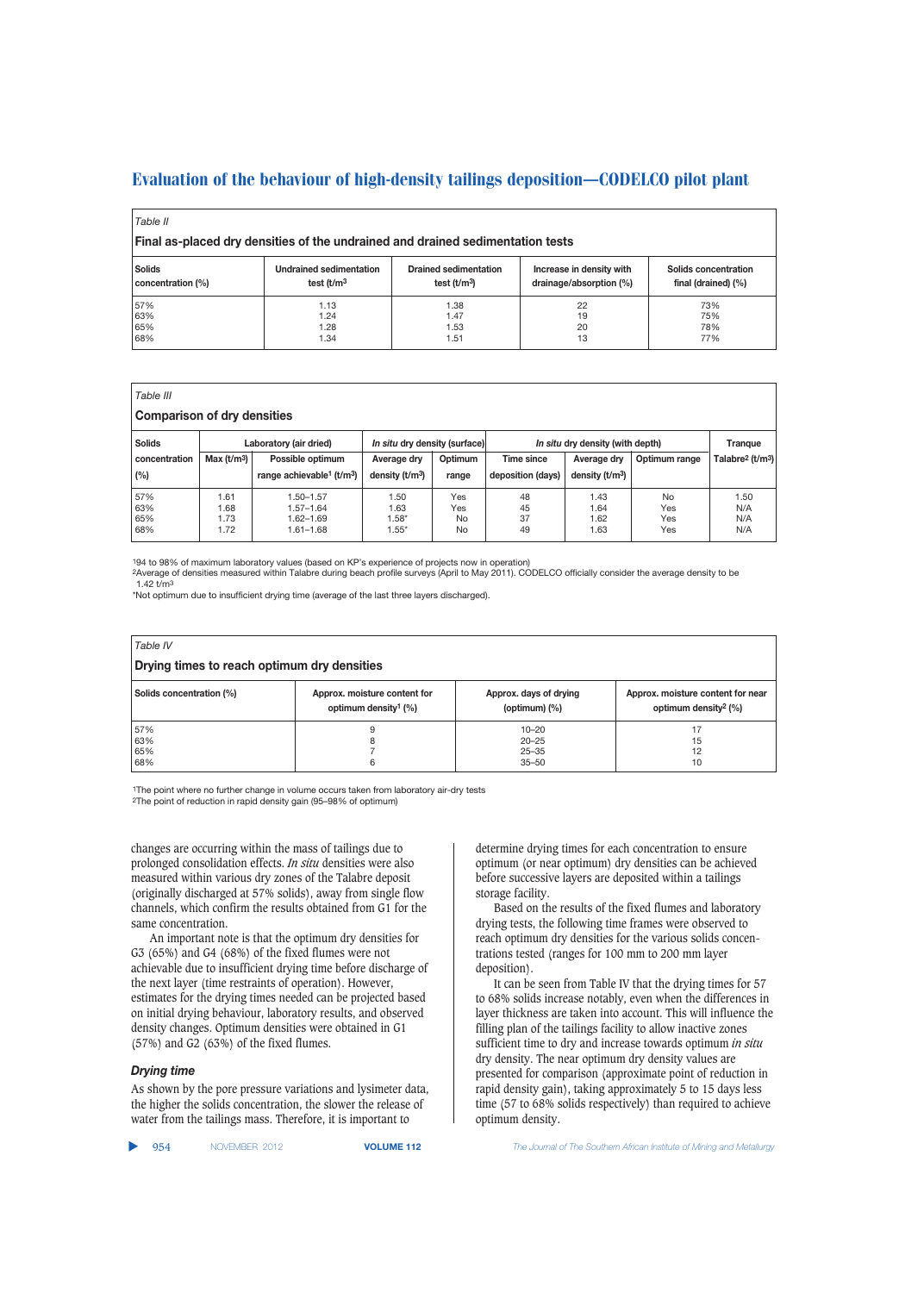## **Rheological properties derived from beach trial analyses**

Shear stress and shear rate data developed from stream power-entropy based analyses of the Gordon McPhail fixed flume tests and the interpolated rheology are presented in Table V and plotted in Figure 8, together with flow diagrams derived from Couette viscometer testing.

The following points are noteworthy with respect to Figure 8:

- $\blacktriangleright$  The shear rates from the larger flume are less than 5 s-1, while those in the smaller flume are greater than 5 s-1
- ➤ The smaller flume significantly under-predicts the shear stress when compared with the Couette viscometer results.

In interpreting Figure 8 it is important to take into account a number of points:

- ➤ The Couette viscometer results are representative of a suspension (where settling out of solids is minimal) and not a settling slurry. At high shear rates, such as experienced in slurry pipes, this issue is of minimal concern
- ➤ The majority of hard-rock mine tailings are settling slurries with the degree of settling dependent on the particle size distribution, the slurry density, and a range of other factors – not all of which are well understood. The Chuquicamata tailings fall within this class of slurries
- ➤ While transporting the tailings in a pipeline, the design intent is to maintain velocities, and therefore shear rates, high enough to prevent settling out of the solids in the pipe. Even then it is recognized that there is stratification of the tailings in the pipe, with the bed flow at a higher slurry density than the flow near the top of the pipe. This stratification is carried through to the flow stream that sets off down the beach from the plunge pool at the discharge. In this case the degree of stratification will be increased as the shear rates are lower, the slurry having lost most of its energy in the plunge pool. As a result of this increase in stratification, the rheology of the slurry at the bed of the flow channel from the plunge pool will be different from the rheology of the slurry when at shear rates high enough to maintain the solids in suspension
- ➤ As the slurry flows beyond the plunge pool down the beach, settling takes place, with the degree of settling dependent on the energy and flow rate of the slurry. If channel flow dominates, the flow will be turbulent and the shear rates and flow rates will remain relatively constant down the stream and, consequently, the slurry remains relatively consistent. However, if sheet flow dominates, flow will be more likely to be laminar and the solids will settle rapidly. As the solids settle the percentage solids in the flowing slurry will reduce and the rheology of the slurry will change accordingly
- ➤ There are, therefore, two factors that influence the rheology of the slurry as it flows down the beach – the



**Figure 8—Flume-derived rheological results and interpolated laboratory rheology**

| Table V                                                                     |               |               |               |               |                |               |  |  |
|-----------------------------------------------------------------------------|---------------|---------------|---------------|---------------|----------------|---------------|--|--|
| Summary of shear stress and shear rate results from the McPhail flume tests |               |               |               |               |                |               |  |  |
| <b>Small flume</b>                                                          |               |               |               |               |                |               |  |  |
| % solids                                                                    | 57.1%         | 64.2%         | 65.0%         | 65.2%         | 67.2%          | 67.6%         |  |  |
| Shear stress (Pa)<br>Shear rate (s-1)                                       | 1.06<br>10.61 | 4.29<br>15.22 | 5.03<br>13.81 | 2.61<br>31.03 | 10.04<br>11.37 | 7.54<br>17.64 |  |  |
| Large flume                                                                 |               |               |               |               |                |               |  |  |
| % solids                                                                    | 57.1%         | 64.2%         | 65.0%         | N/A           | 67.2%          | 68.0%         |  |  |
| Shear stress (Pa)                                                           | 6.6           | 10.81         | 14.89         | N/A           | 19.04          | 14.23         |  |  |
| Shear rate (s-1)                                                            | 1.65          | 2.38          | 2.81          | N/A           | 2.05           | 3.68          |  |  |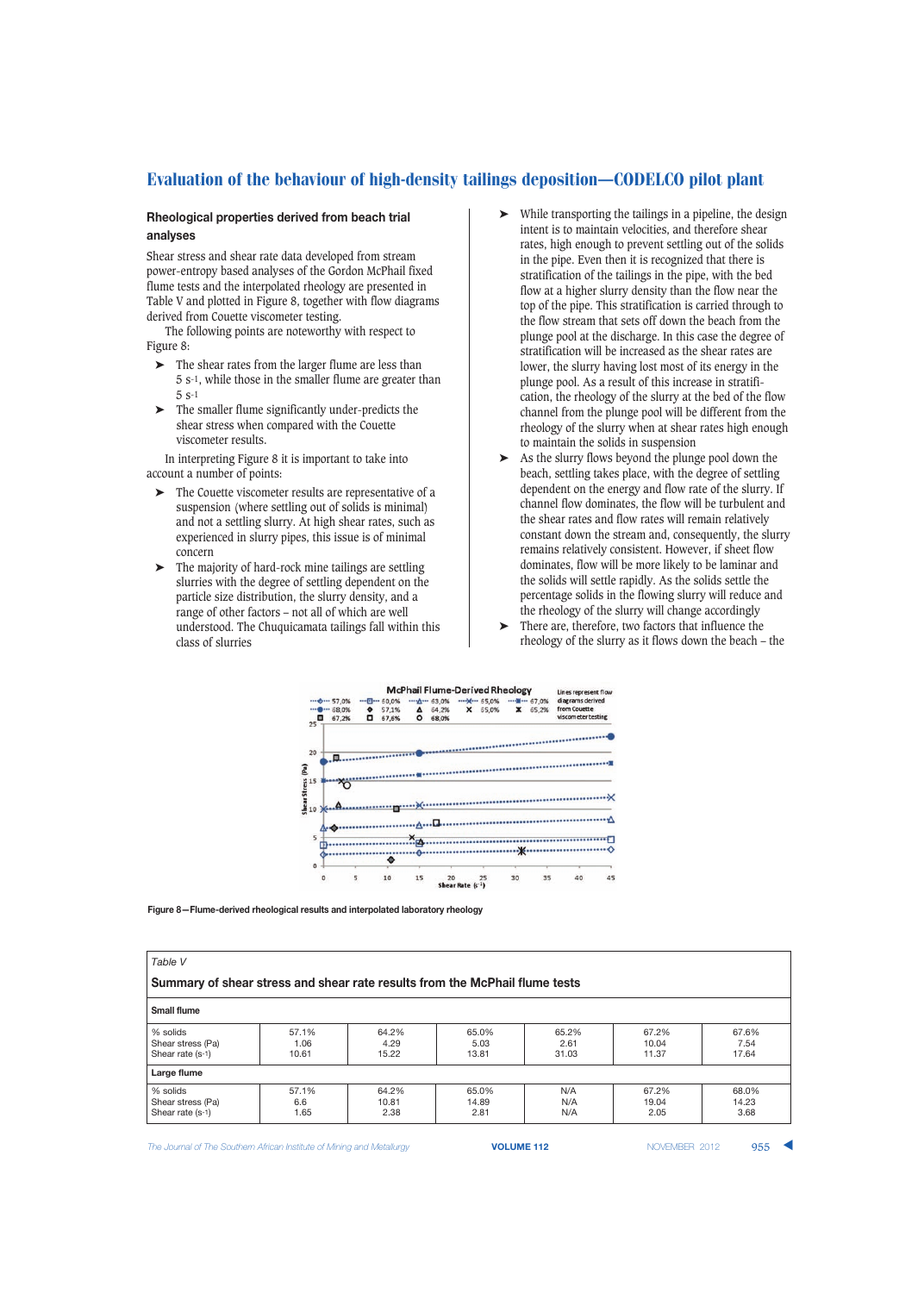degree of stratification, which determines the rheology of the slurry just above the bed, and the residual percentage solids in the flow stream.

Full-scale beach profile predictions have been calculated for each of the crests using the interpolated shear stress and shear rate results, as well as the following percentage solids and spigot numbers:

- ightharpoonup is been been concentrations of 63, 65, and 68% solids.<br>Discharge rates of 30, 50, and 80 l/s
- Discharge rates of 30, 50, and 80 l/s.

Flow rates in the full-scale operation will be controlled by regulating the number of spigots through which the slurry will be discharged onto the beach. It has been assumed in the analyses documented below that the flows from the spigots do not combine down the beach.

Calculation of the beach profile entails the following iterative process:

- ➤ A location on the original ground level is selected as a potential end point for the beach. This gives an elevation for the end of the beach as well as a beach length
- ➤ The beach profile is then simulated using the stream power-entropy method and the shear rate and shear stress are calculated at points down the beach. The shear stresses are termed 'predicted' shear stresses for each shear rate
- The shear rate at each point down the beach is applied to the rheological test data to determine the characteristic shear stress for the slurry at that shear rate. This shear stress is termed the 'sustainable' shear stress
- ➤ The 'predicted' shear stresses are compared with the 'sustainable' shear stresses and, if these differ, a new point on the beach is selected
- ➤ This iterative process continues until the predicted and the 'sustainable' shear stresses coincide down the beach. The prediction is then considered to be equilibrated. At that stage, the most probable beach profile has been determined.

#### **Rheological properties derived from pipe loop testing**

Pipe loop testing results, analysed by P&C, yielded estimates of the rheological properties of the future tailings. Upper and lower rheological boundaries were derived for various blends of ore that are likely to be discharged in Talabre in the future (from Codelco's Ministro Hales and Radomiro Tomic mines). These results show significantly higher yield stresses and

stress–shear rate behaviour compared with the current tailings, as determined from laboratory and beach trial testing. Figure 9 shows plots of the yield stress *versus* percentage solids and the Bingham viscosity *versus* percentage solids for rheology data from the pipe loop testing.

### **Derived results**

This paper is focused on the behaviour of high-density thickened tailings once deposited within a storage facility for the Chuquicamata project in northern Chile. The fundamental objectives were to determine the deposition design appropriate to optimize density and therefore storage capacity while estimating full-scale beach slopes for a range of solids concentrations from 57–68% solids. This was completed during a five-month operation of a 70 t/d pilot plant commissioned in January 2011. The following sections present additional results derived from the data given in this paper.

#### *Water recovery*

The liberation of water within a tailings facility is an important consideration when determining the potential recovery for high-density thickened tailings deposition. The results of the fixed flumes and laboratory testing indicate that the probability of recovering water from tailings deposited at 68% solids is likely to be very low to zero, whereas for 63–65% solids, some water recovery from the tailings facility could be expected. Table VI presents an estimate of overall potential recovery volumes that could be expected based on the observations and data collected from the pilot plant and the Talabre deposit.

The actual average monthly water reclaim within Talabre is 28% (average solids concentration of 56.6%) from 2004 to 2011 data, whereas 23% was calculated during the operation of the fixed flumes and the laboratory. The difference is most likely due to higher layer thickness in Talabre, as tailings are currently deposited using the single-point discharge technique, designed to maximize water recovery but reduce *in situ* density. Increasing the tailings concentration will reduce this variation in recovery (less water discharged).

In summary, water recovery from increased thickening will naturally recuperate higher volumes of water prior to deposition, with reduced final recovery from the tailings facility. This final recovery is an important consideration when analysing concentrations of high-density thickened tailings discharge, as overall water recovery for increased solids concentrations may be only marginally higher. This may not be economically feasible when considering the





▲

956 NOVEMBER 2012 **VOLUME 112** *The Journal of The Southern African Institute of Mining and Metallurgy*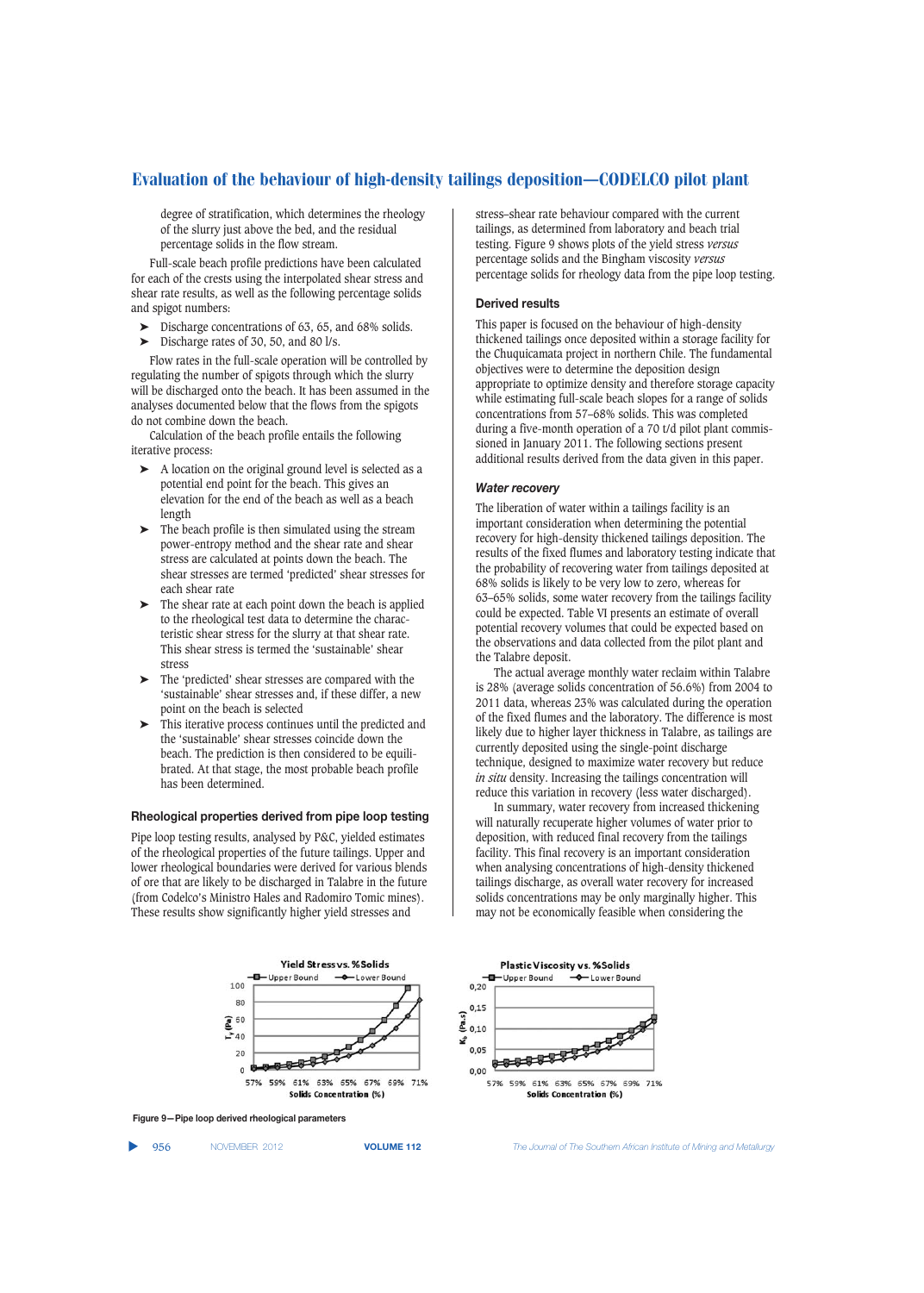*Table VI*

| Summary of water losses and potential recovery |          |                 |                        |                             |                  |                       |                          |  |
|------------------------------------------------|----------|-----------------|------------------------|-----------------------------|------------------|-----------------------|--------------------------|--|
| <b>Solids</b><br><b>Thickening</b>             |          |                 |                        | Tailings storage area       |                  | <b>Final recovery</b> | Average actual           |  |
| concentration                                  | Water in | Water recovery  | Calculated             | <b>Estimation of global</b> | <b>Potential</b> | over $57%$            | recovery                 |  |
| (%)                                            | tailings | over 57% solids | water losses           | losses (inc. free           | recovery         | solids <sup>3</sup>   | <b>Talabre</b>           |  |
|                                                | (1/s)    | (1/s)           | as placed <sup>1</sup> | water evap. $)^2$           | (1/s)            | (1/s)                 | (1/s)                    |  |
| 57%                                            | 1.965    |                 | 77                     | 1.534                       | 431              |                       | 560*                     |  |
| 63%                                            | .529     | 435             | 83                     | 1.285                       | 244              | 249 (680)             | -                        |  |
| 65%                                            | 1.402    | 562             | 88                     | 1.245                       | 157              | 289 (720)             | $\overline{\phantom{0}}$ |  |
| 68%                                            | 1.225    | 739             | 97                     | 1.191                       | 34               | 342 (773)             | ٠                        |  |

1Water recovery data as shown in Figure 7

2Includes pond evaporation for estimated pond sizes, reducing as concentration increases 3Combined total in brackets

\*Monthly data received from CODELCO 2000–2011



**Figure 10—Predicted beach profiles (a) 63% and (b) 68% solids, top final beach**

higher capital and operational costs that are generally associated with higher rates of thickening and pumping, particularly paste.

## *Density and cycle times*

The results from the fixed flumes and laboratory tests show that the *in situ* densities (as-placed and final) will increase with solids concentration, as expected. However, as shown in Table III the *in situ* densities for 63–68% are similar, with results for 65 and 68% solids almost identical. Therefore, from the exclusive point of view of *in situ* density gain, there is no advantage to increasing the tailings concentration beyond 65% solids and only a slight advantage to thickening higher than 63% solids. As identified in Table IV, 65% solids will yield reduced drying times in comparison to tailings deposited at 68% solids, allowing faster rates of rise and reduced intensity for discharge management, which is a significant advantage, even when considering higher layer thicknesses.

#### *Beach slope predictions (stream power)*

The predicted beach profiles for 63% and 68% solids for the top final beach location and using the laboratory-based parameters are indicated in Figures 10a and 10b.

The average beach slopes have been calculated in two ways, yielding identical numbers:

**The Journal of The Southern African Institute of Mining and Metallurgy <b>VOLUME 112 VOLUME 112** NOVEMBER 2012 957

- ➤ By averaging the slopes calculated for each section of beach analysed in the course of the beach modelling
- ➤ By taking the total elevation drop predicted by the modelling and dividing by the total predicted beach length.

The predicted slopes are summarized in Table VII, together with the maximum height differential between the predicted concave beach profile and a profile of single slope equal to the average slope. This provides an indication of the degree of concavity of the profile. It is evident from Table VII that there is a significant increase in the beach slope as the flow rate per spigot is reduced.

Table VII also presents the data for future ore variations, where beach slope predictions were made. There is a significant difference between the slopes for parameters derived from laboratory testing of existing tailings (pilot plant) and those derived from future tailings testing at higher concentrations.

It is also of interest to note that the predicted degree of concavity increases between 63 and 65% solids but decreases from 65–68% solids, while the average beach slopes increase steadily over the range. This is in line with observations by pioneer researchers such as Robinsky, that as the percentage solids increases the beach profile becomes steeper but more linear. In this case this transition is predicted to begin after 65% solids.